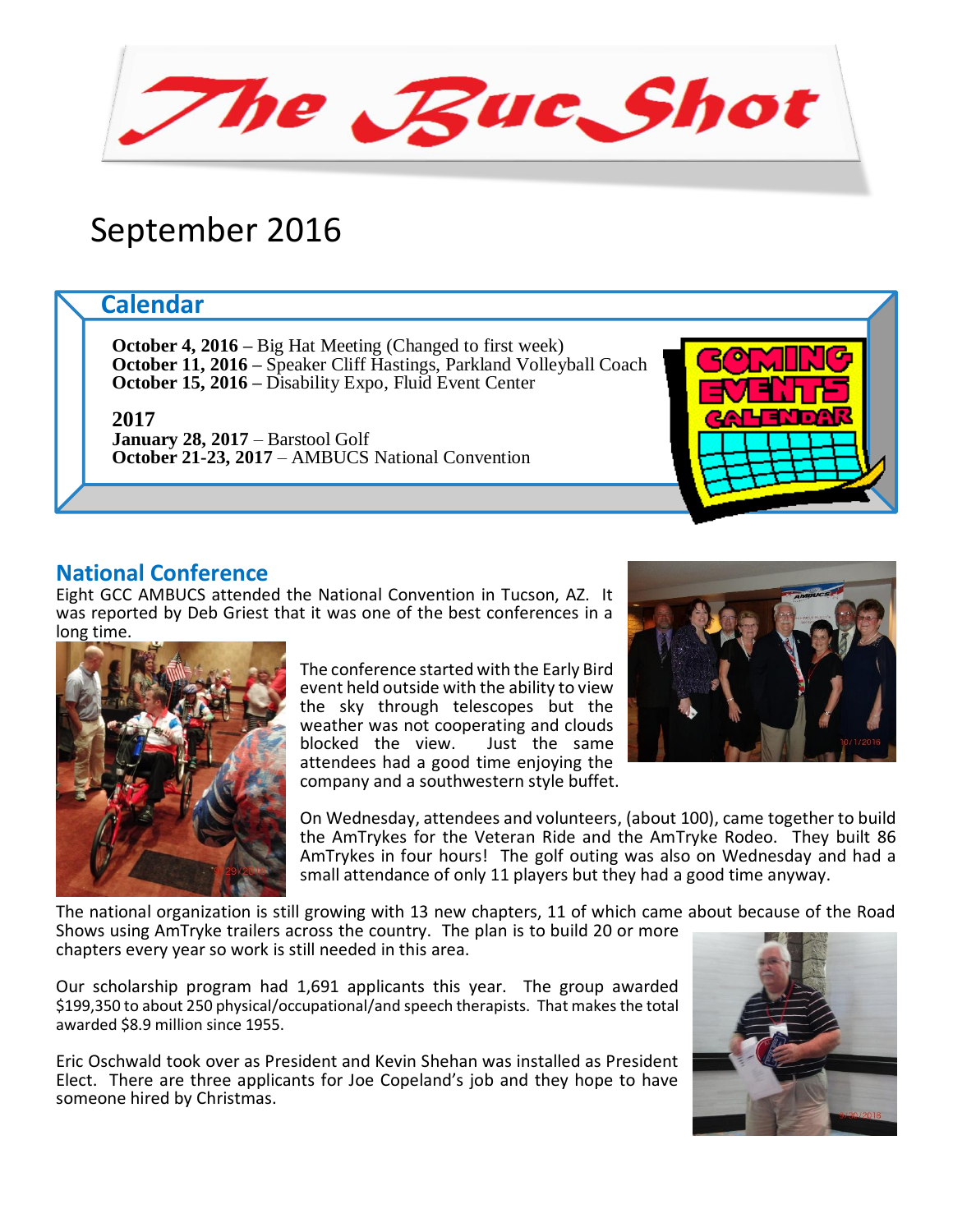GCC AMBUCS received the Superior Chapter in the Regional Caucus and President Frank Thomas accepted the award for our chapter. All in all a great conference! (Photos by Larry Windingland)

The next conference will be held, October 21-23, 2017, at Lake of the Ozarks. Set your plans to attend now!

#### **Scarecrow Festival Canceled**

For the second year in a row, we had to cancel the Scarecrow Festival in AMBUCS Park. The rains that week made several areas of the park unusable for vehicles. No vehicles meant no vendors for the flea market, no car and motorcycle show, no hayrack ride, and no barrel train. The park district had blocked off the bad areas of the park and there just wasn't enough room left for all of our events. We'll try again next year.

# **Ramp Build**

In a rare mid-week build, six AMBUCS traveled to Rantoul to add a ramp to a deck attached to a trailer. The owner needed the ramp to be able to get to the street and into her car. The power at the trailer was a challenge as it often is when the build is at an older trailer. We got around the issues by unplugging the air compressor which runs the nail gun, when the saw or other equipment was needed. The owner's son and his friend came home after school and spent some time watching us work. Since we are shameless about asking people to help we pressed the young men into service and even taught them to run the nail gun. The owner was resting and



could not come out for the final picture so her son and friend stood in for her. We hope the ramp makes her life a little easier.

Thanks to all who helped that day!

# **Social**

Member Bob Lacey and wife Pat hosted the September social at their home in Champaign. Bob and Pat have a lovely home with a nice patio and a pretty back yard. About twenty AMBUCS attended and ate some wonderful food and enjoyed the summer evening. Thanks Bob and Pat for being such gracious hosts!



# **Speaker: Donna Pittman**



Donna Pittman is the Library Director for The Champaign Public Library. She has a Bachelor of Arts in History, a Master of Social Work and a Master of Library and Information Science. She has been the director since July, 2016. Donna is often asked why Champaign would spend a lot of money for a new library when technology is moving people away from books. Donna answers that the library is busier than ever. They see over 1,000 people per day and this library was listed in the top 10 libraries in Illinois. The library is a community center where teens come after school to do home work and enjoy the free Wi-fi. A lot of families come to the library to have quality time with their children and instill in them the love of reading that will stay with them for the rest of their lives. People who can't afford to have a computer and Internet access at home come to the

library to use their computers to search for jobs and to apply for them. The library has meeting rooms which